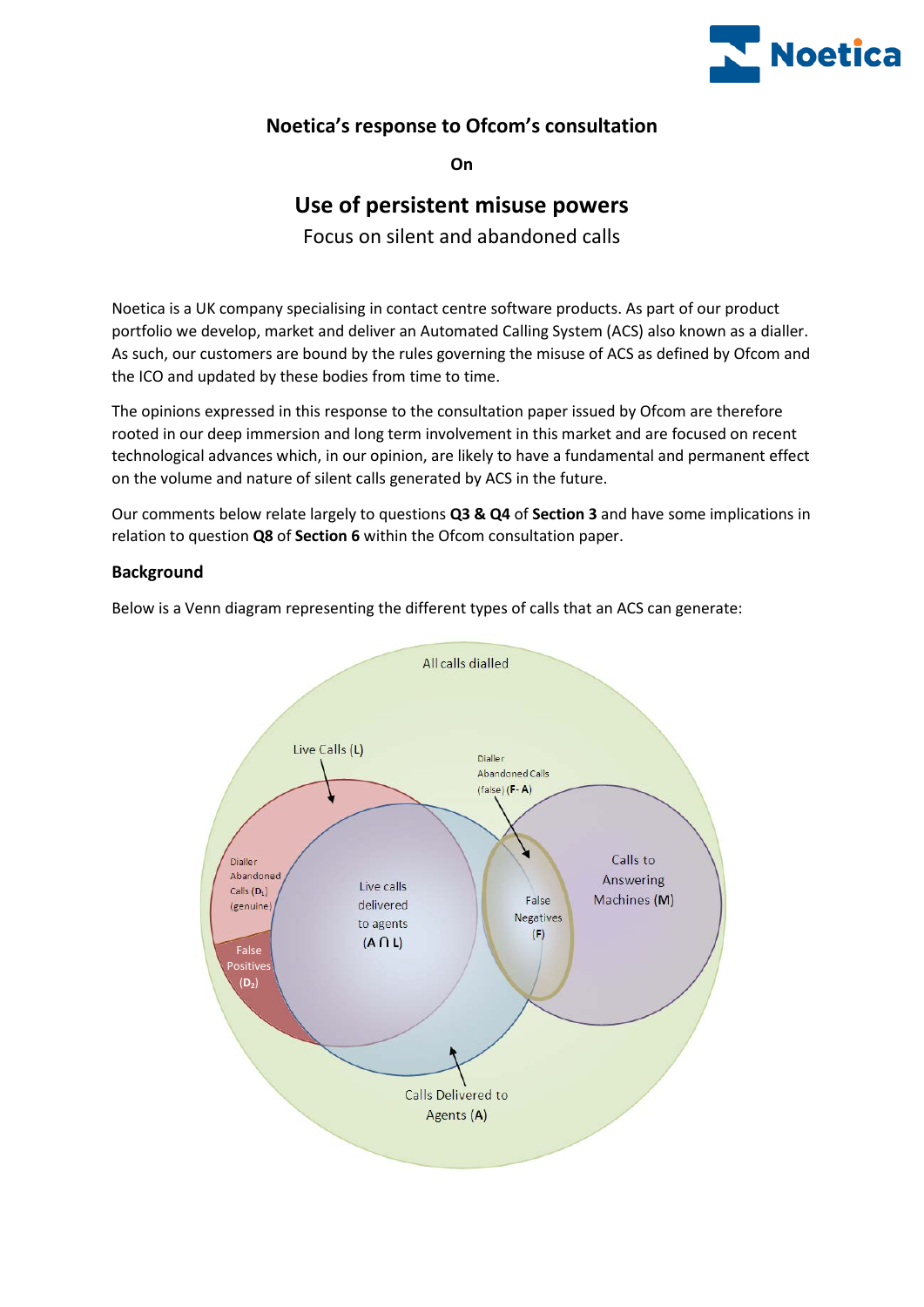

It is our view that it is largely AMD false positives (set  $D_2$  in the diagram) that are culpable of generating silent calls from an ACS. As dialler abandoned calls (set  $D_1$  in the diagram) must, according to Ofcom's regulations, play a brief message there is little else (apart perhaps from the probably negligible amounts of silent calls resulting from simultaneous hang-up, agent error or mobile coverage) that can cause silent calls.

# **Recent Technological Advance**

Noetica has kept Ofcom abreast of the Live Person Detection (trademarked LPD™) technology invented and developed in its labs over the last two years. A complete description of this technology is available in a white paper that can be downloaded freely from the Noetica website [\(http://www.noetica.com/media/44819/live\\_person\\_detection.pdf\)](http://www.noetica.com/media/44819/live_person_detection.pdf).

Noetica has recently undertaken a legal review with the leading specialist counsel in this area, Mr Stephen Groom of Osborne-Clarke [\(http://www.osborneclarke.com/lawyers/stephengroom/\)](http://www.osborneclarke.com/lawyers/stephengroom/) and his firm's report is attached as **Appendix A** to this response. We intend to open a dialogue with the ICO in the next few days on the basis of this report. The report confirms that legally, LPD™ is a safe technology.

Apart from being highly accurate in eliminating a very large proportion of answering machines (including voicemail, network services, etc.) LPD™ has been designed and refined over the last twelve months so that it will effectively eliminate the phenomenon of "false positives" altogether. This means that a dialler using LPD™ would not in practice be required to adjust its abandoned rate to allow for a "reasoned estimate" of false positives as required by the Ofcom statement of policy (2010).

As a result, not only is LPD™ effective at increasing performance in outbound call centres through the filtering of most answering machines, but also would allow diallers to operate at a higher pace and throughput without having to slow down in order to counterbalance false positives.

## **Noetica's Suggestion**

In light of the remarks above, we would like to endorse one of the potential changes to the abandoned call rate and approach to AMD as quoted in point 4 of **Figure 2** of the consultation, namely:

# *"Differentiate between abandoned calls with message and silent calls and apply a lower or zero threshold for enforcing against silent calls"*

In effect, we are proposing a ban on all silent calls generated by AMD. In reality, it would make sense to retain a low margin of error for borderline cases, so for instance allow a silent call rate of 0.1% or similar. In effect, this could be achieved by setting an upper limit of 2.9% for ACS (dialler) abandoned calls to ensure that the overall 3% limit of total abandoned calls is maintained.

This would in effect remove the controversial "reasoned estimate" rule, which has, in our opinion, always been open to abuse and far too vague to function effectively as a real and enforceable measure.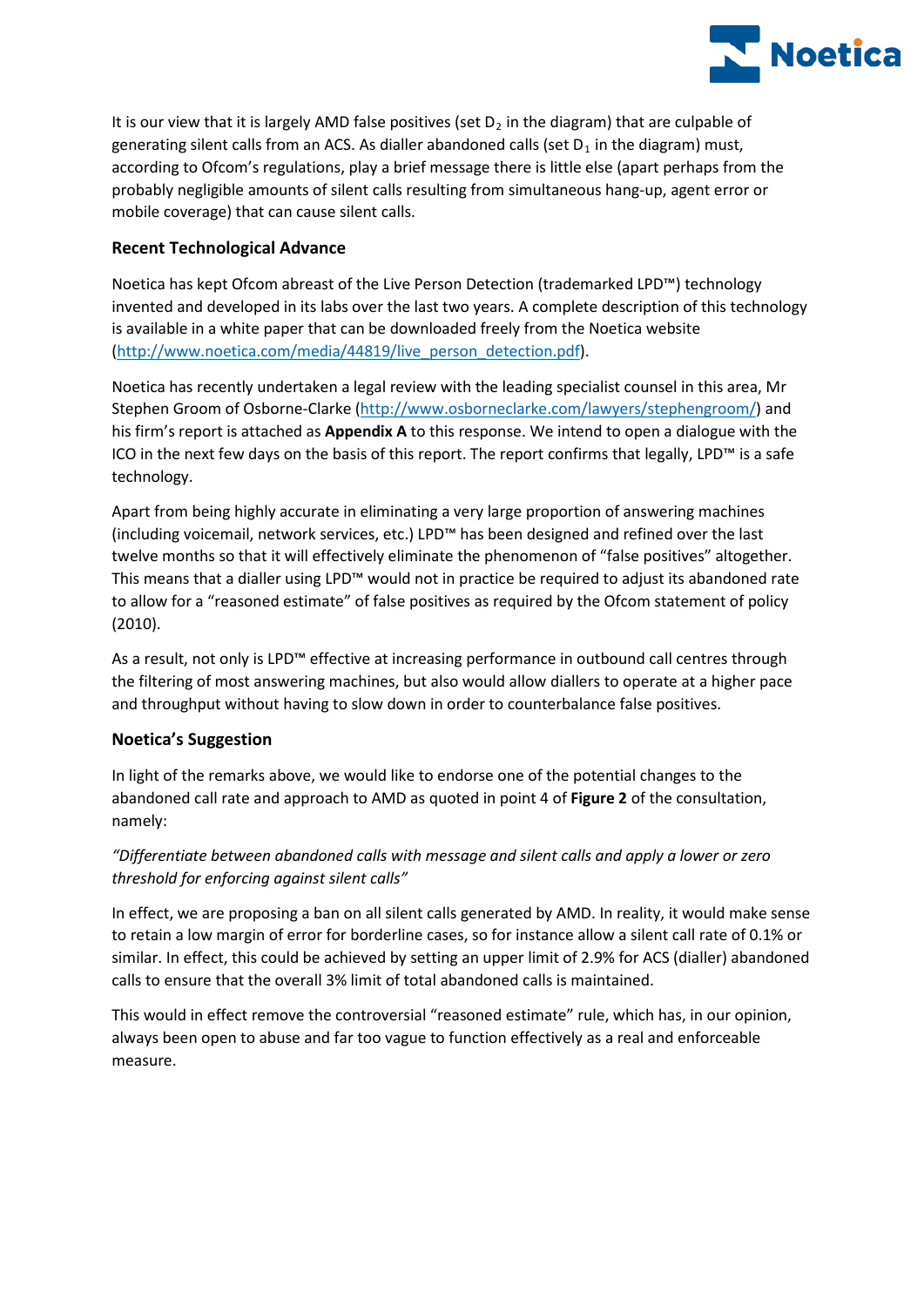

Such a change to the policy would effectively ban the use of traditional "cadence" method based algorithms<sup>[1](#page-2-0)</sup>. We feel that this is now reasonable, as alternative technologies (not only LPD™, but also other methods such as network level binary matching or network based AMD) are now available or are about to become available in the immediate to short term future. These new technologies should receive the encouragement they deserve in combating the scourge of silent calls.

## **Commercial Implications**

Noetica has applied for patent for LPD™ technology in the UK (as well as the US, Canada and the EU). The patent is due to be published in the Register of Patents on the  $12<sup>th</sup>$  of November 2014, with a view to a final patent being granted in May 2015.

It can, of course, be argued that due to the patent protection, Noetica would be in an unfair advantaged commercial position were our suggestions above to be adopted. We argue that this would not be the case due to the following:

- 1. Other technologies, such as network level binary matching (also under patent form DXI we believe) or network based AMD would be available.
- 2. Noetica will not restrict the use of LPD™ to its own ACS (dialler) product, but is planning to offer this to competitors in one of the following ways:
	- a. Licence the algorithm for other ACS manufacturers to develop for use in their product offerings.
	- b. Provide LPD™ as a pre-packaged API (Application Programmers Interface) for other ACS manufacturers to simply incorporate into their products.
	- c. Provide LPD™ as a cloud service which can be used by any developer of ACS (dialler) systems via web services.
- 3. The cost associated with this technology will be relatively modest when compared with the commercial benefits that it would deliver to users. We have measured a 40% increase in SPH (Sales per Hour) in call centres using LPD™. A small premium on technology will be more than compensated by the dramatic increase in productivity.

## **Conclusion**

 $\overline{a}$ 

Noetica would like to propose a limit of around 0.1% of silent calls as a percentage of all live calls and reduce the corresponding dialler abandoned call limit to 2.9% giving an unchanged overall limit of 3% abandoned calls.

We feel that this will effectively end the problem of silent calls or indeed reduce it to an irrelevance. This is now possible because of significant recent technological advances.

<span id="page-2-0"></span> $1$  We are in fact convinced that even a 1% (or even higher) limit on silent calls would in reality result in a "cadence" method based AMD ban. However, imposing a lower limit (such as 0.1%) would simply send a clearer message to users and vendors of technology as well as the public.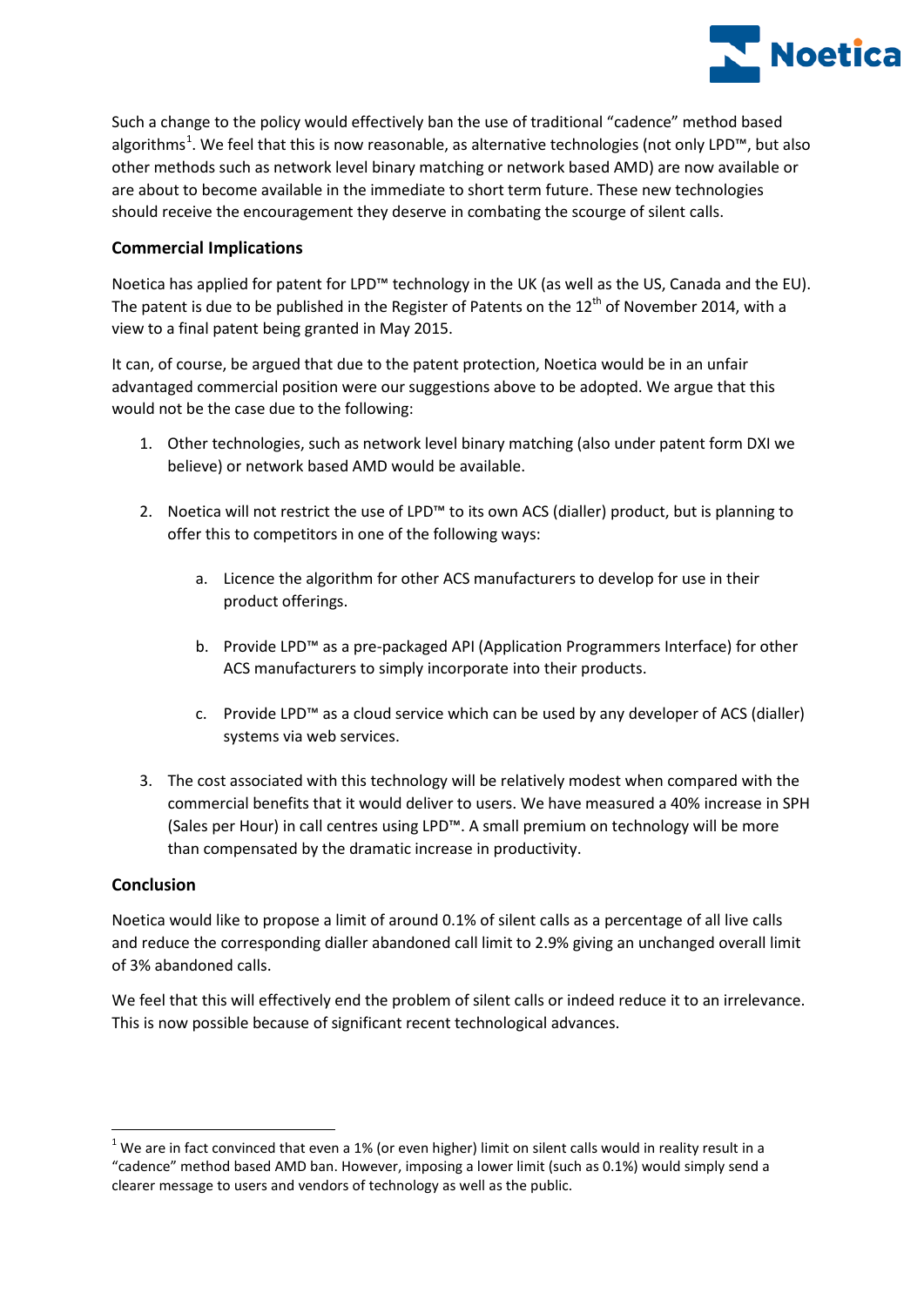

**Appendix A:**



# **Report Commissioned by Noetica Limited**

**16 October 2014**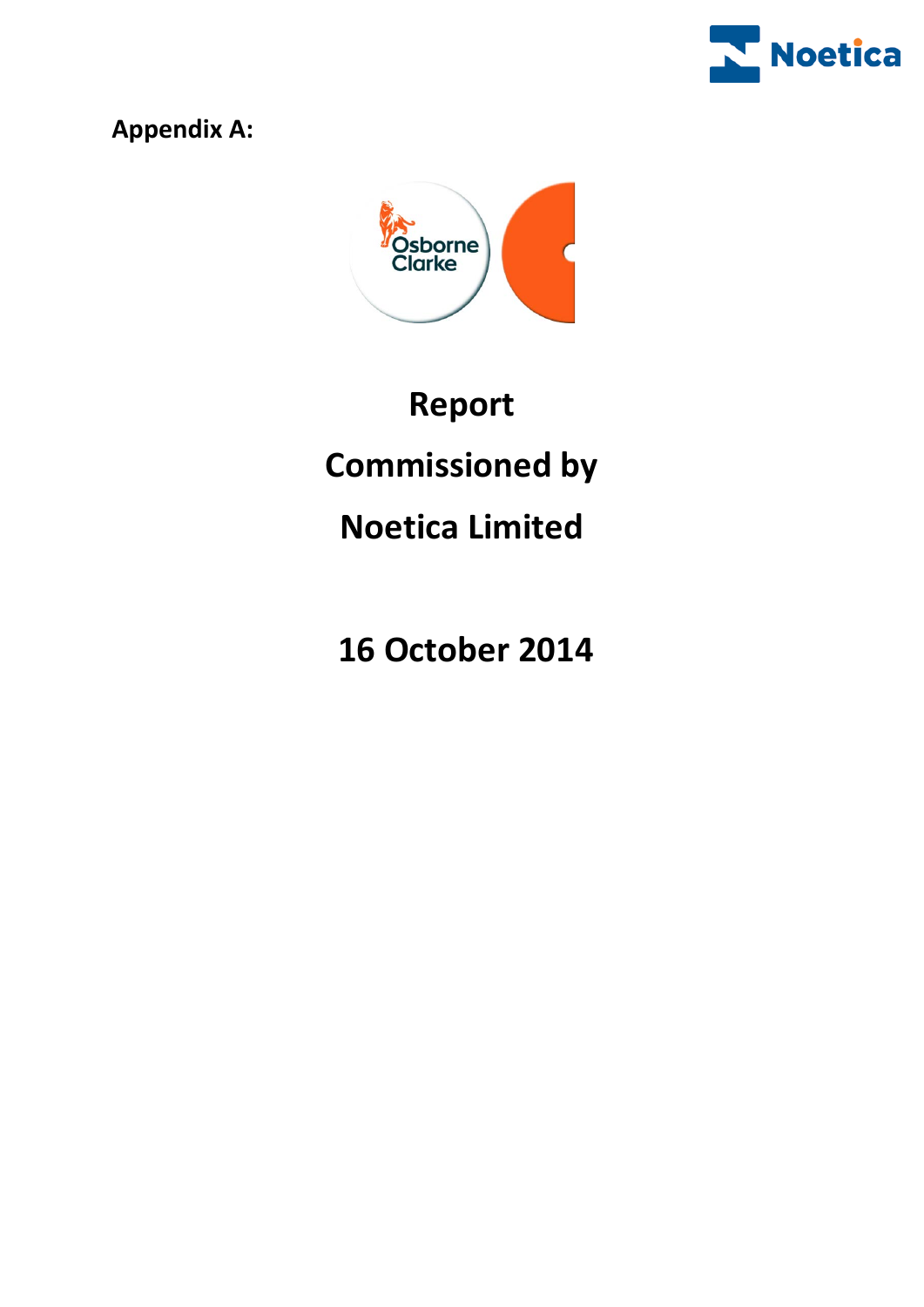

# **Report**

### 1. **Our brief**

1.1 We have been commissioned by Noetica Limited (**"Noetica"**) to investigate and advise on the compliance of Live Person Detection with data privacy and electronic communication laws and regulations in the UK.

### 2. **Live Person Detection ("LPD")**

- 2.1 LPD is a new, patent applied-for method of outbound calling designed for call centres using automated calling, designed primarily to filter out answering machines so that call centre agents are only provided with live customer calls and telemarketers are better protected from falling foul of nuisance call laws.
- 2.2 According to Noetica's 2013 white paper titled "Live Person Detection Technological Breakthrough" (the **"White Paper"**), unlike current answer machine detection systems that are designed to identify answering machines, LPD seeks to identify real live people. The White Paper explains that LPD does this by engaging the call recipient in conversation by playing one or more of three pre-recorded messages and then monitoring the ensuing dialogue using an algorithm which relies on certain basic principles.
- 2.3 Firstly, as soon as a dialled call is answered it starts listening for a high energy beep typical of an answering device and continues to do so for the duration of the algorithm's run. If at any point this is detected the call is immediately classified as a call to an answering device (a **"Non-Live Call"**).
- 2.4 A second strand of the algorithm determines who is the most likely agent to receive the call, were it to be a live call, and then uses the recorded messages associated to that agent to attempt to engage the recipient in conversation. At the same time, the algorithm constantly monitors the incoming voice channel. If the "recipient" talks over the recorded messages, this is a possible indicator of connection to an answering device and the algorithm will then take steps designed to verify this.
- <span id="page-4-0"></span>2.5 If the algorithm leads to the deeming of the call as "live" it is immediately transferred to the agent, whose voice will in the majority of cases have featured in the recorded messages that have just been played. If the call is deemed a Non-Live Call, the user of LPD can choose whether to disconnect the call, play a recorded message, or transfer the call to an interactive voice response system (**"IVR"**). The advice contained in this report is based on the understanding that all users will choose to disconnect the call if a Non-Live Call is detected by LPD.
- 2.6 According to page 9 of the White Paper, the pre-recorded messages will fall into the following categories:

*A prompt: R1(A) (for instance: "Hello?")*

*An introduction R2(A) (for instance: "Hi. My name is Jane and I am calling on behalf of Acme Corporation to discuss your recent enquiry.".*

*A clarification R3(A) (for instance: "Pardon me, I didn't quite catch that?")*

(together the **"Recordings"**). This opinion is given on the basis that the messages played using LPD are exactly as stated in the Recordings (other than to allow for the respective agent and company's names to be modified accordingly). It is also given on the basis that the making of all relevant calls in the first place is compliant with Regulation 21 of the Privacy and Electronic Communications (EC Directive) Regulations 2003.

2.7 We are also assuming that LPD will be used to contact recipients who have not previously notified the caller that for the time being they consent to receiving communications comprising recorded matter for direct marketing purposes by means of an automated calling system..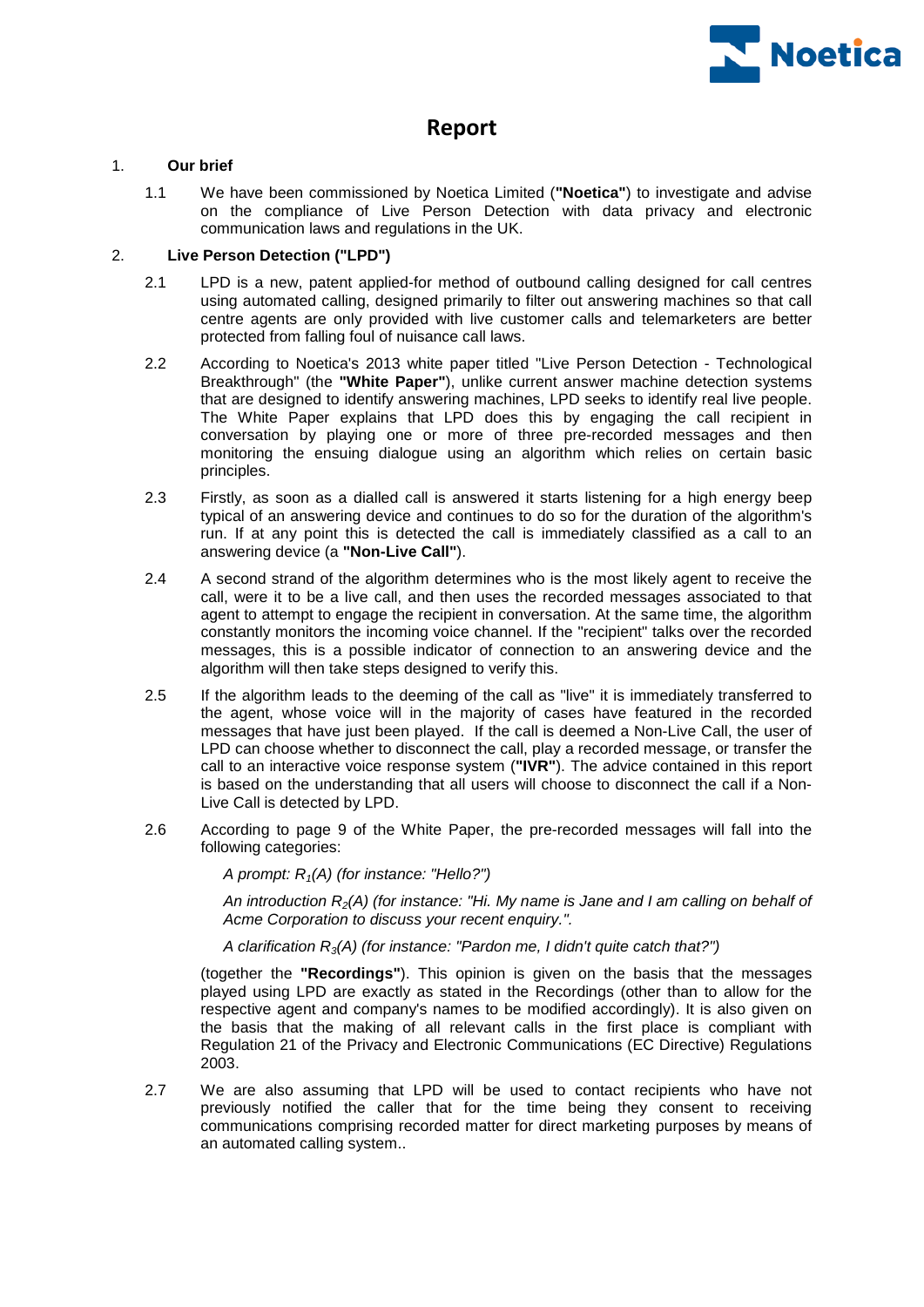

### 3. **Privacy and electronic communications law compliance analysis**

- 3.1 Directive 2002/58/EC of the European Parliament and of the Council of 12 July 2002 concerning the processing of personal data and the protection of privacy in the electronic communications sector (Directive on privacy and electronic communications) (the **"Directive"**) was introduced as part of a package of telecoms reforms designed to regulate the electronic communications sector and to amend existing regulations. The Directive concerns the processing of personal data and the protection of privacy in the electronic communications sector and is the precursor to the Regulations (as defined below).
- 3.2 The Privacy and Electronic Communications (EC Directive) Regulations 2003 (the **"Regulations"**) implement the Directive in the UK.
- 3.3 Regulation 19(1) of the Regulations, as subsequently amended pursuant to Directive 2009/136/EC, states as follows:

*"A person shall neither transmit, nor instigate the transmission of, communications comprising recorded matter for direct marketing purposes by means of an automated calling or communication system except in the circumstances referred to in paragraph (2)."*

- 3.4 Regulation 19(2) only applies where consent is given by the recipient of the call to receive, on that telephone line, calls comprising recorded matter for direct marketing purposes made using an automated calling or communication system. Since LPD is used where recipients of calls have not given such prior consent, this exception will not apply in this instance
- 3.5 Therefore on the face of it, since the overall purpose of all the calls the LDP system is designed for is direct marketing, its use of pre-recorded messages at the start of the call would seem to fall foul of Regulation 19 (1).
- 3.6 Having analysed this further, however, although we have not found any case law in the UK which bears directly on this point, nor any case law at European Union level, we believe there are a number of countervailing factors which indicate a narrower interpretation of Regulation 19 and suggest strongly that enforcement action against LPD by any of the UK enforcement authorities would be surprising and, we believe, open to serious challenge.
- 3.7 As a starting point, it is useful to review indications from authoritative sources as to the mischief Regulation 19 is aimed at.
- 3.8 Article 13 of the Directive states:

*"Unsolicited communications*

*The use of automated calling systems without human intervention (automatic calling machines), facsimile machines (fax) or electronic mail for the purposes of direct marketing may only be allowed in respect of subscribers who have given their prior consent."* (Emphasis added)

- 3.9 Could it be argued that in its natural and ordinary meaning, the phrase "use of automated calling systems without human intervention for the purposes of direct marketing" permitted of a narrower interpretation such that it applied to such systems only insofar as they communicate *direct marketing* messages without human intervention? If this were arguable, Article 13 would not be engaged by systems such as LPD, if, in the normal operation of LPD, the content of the recorded message was in isolation "not for direct marketing purposes."
- 3.10 Regulation 19(4) of the Regulations, defines an automated calling or communication system as:

*"a system which is capable of–*

*(a) automatically initiating a sequence of calls to more than one destination in accordance with instructions stored in that system; and*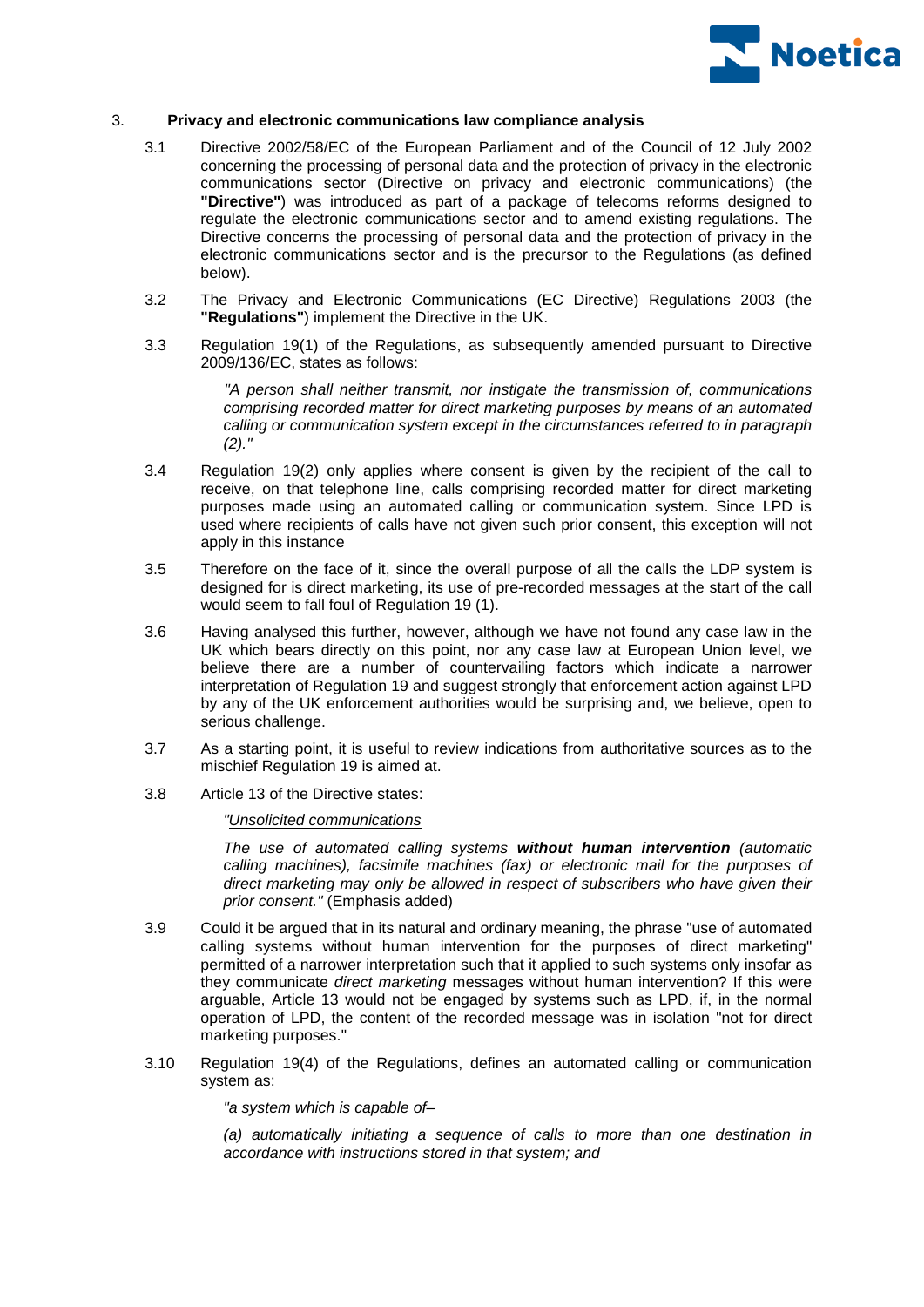

*(b) transmitting sounds which are not live speech for reception by persons at some or all of the destinations so called."*

- 3.11 Regulation 19 (1), however, provides that "*a person shall neither transmit, nor instigate, the transmission of communications comprising recorded matter for direct marketing purposes*" by means of the systems defined at Regulation 19 (4) without consent. Again, in the light of our analysis of Article 13, this seems to be strongly capable of being construed as biting only on the use of automated calling or communication systems transmitting recorded matter insofar as the recorded matter is for direct marketing purposes.
- <span id="page-6-0"></span>3.12 There is also support for this approach in the ICO's Guide to Privacy and electronic communications (the **"ICO Guide"**). In the latest version of this, and in concordance with the wording of the Directive, the ICO states as follows:

*"The mischief that Regulation 19 aims to tackle is where a subscriber receives a marketing call that is a recorded message, with no opportunity to speak to a 'live' person. Such calls are particularly intrusive and can be unsettling for the recipient. So*  we take a firm line on this point. We believe that even if the recipient is given an *opportunity to talk to a 'live' person at some point in the message, for example, 'to speak to a live operator, press 1', such a call would still be covered by the prior consent rule because recipients without touch-tone phones would be excluded from such an opportunity."*

- 3.13 Here ICO is clearly implying that it will not regard Regulation 19 as breached if, as we are informed is the case with LPD, all recipients of calls who pick up the call live will speak to a "live" person, without the need for a touch-phone.
- 3.14 Turning to Ofcom, it is instructive to refer to their "Revised statement of policy on the persistent misuse of an electronic communications network or service 2010." ("the **Policy**") This requires that, in the event of an abandoned call, a very brief recorded information message must start playing within a defined time after the call is picked up. Section A1.52 requires, inter alia, that the message "includes no marketing content and is not used as an opportunity to market to the person."
- 3.15 This is very much consistent with the narrower interpretation of Regulation 19 suggested at 3.9. On a wider interpretation of the Regulation, the inclusion of *any* recorded matter in such a call (made without consent), which has by definition been made using automated calling systems, would, without prior consent, put the caller in breach of the Regulation 19 because the overall purpose of the call is for direct marketing purposes, whether or not the pre-recorded content was itself of a direct marketing nature.
- 3.16 Clearly Ofcom would not require as official policy an action that it regarded as in breach of law, so this suggests strongly that it construes Regulation 19 narrowly and does not regard it as preventing the unconsented use of pre-recorded matter in calls made for direct marketing purposes using automated calling systems provided the pre-recorded content is not of a marketing nature.
- 3.17 It is also of interest to refer to Ofcom's recent Notification to Ageas Retail limited (**"Ageas"**) of a penalty under Section 130 of the Communications Act 2003 (the **"Communications Act"**), dated 1 October 2014 (the **"Ofcom Notification"**). The Ofcom Notification relates to the recorded message played by Ageas in the event of an abandoned call in purported compliance with Ofcom Policy. The message was as follows:

*"Hello this is a recorded message from RIAS, we would like to provide you with a quotation for Home (Motor) insurance but we are currently unable to put you through to one of our advisors, we may attempt to call you again in three days however, if you prefer that we don't please call [X]. We apologise for any inconvenience caused."*

3.18 Ofcom initially found Ageas in violation of section 128 of the Communications Act. However, Ageas disputed the finding, arguing that there was no marketing intention or value in the message and that Ofcom's Policy and guidance did not elaborate on what constitutes marketing.